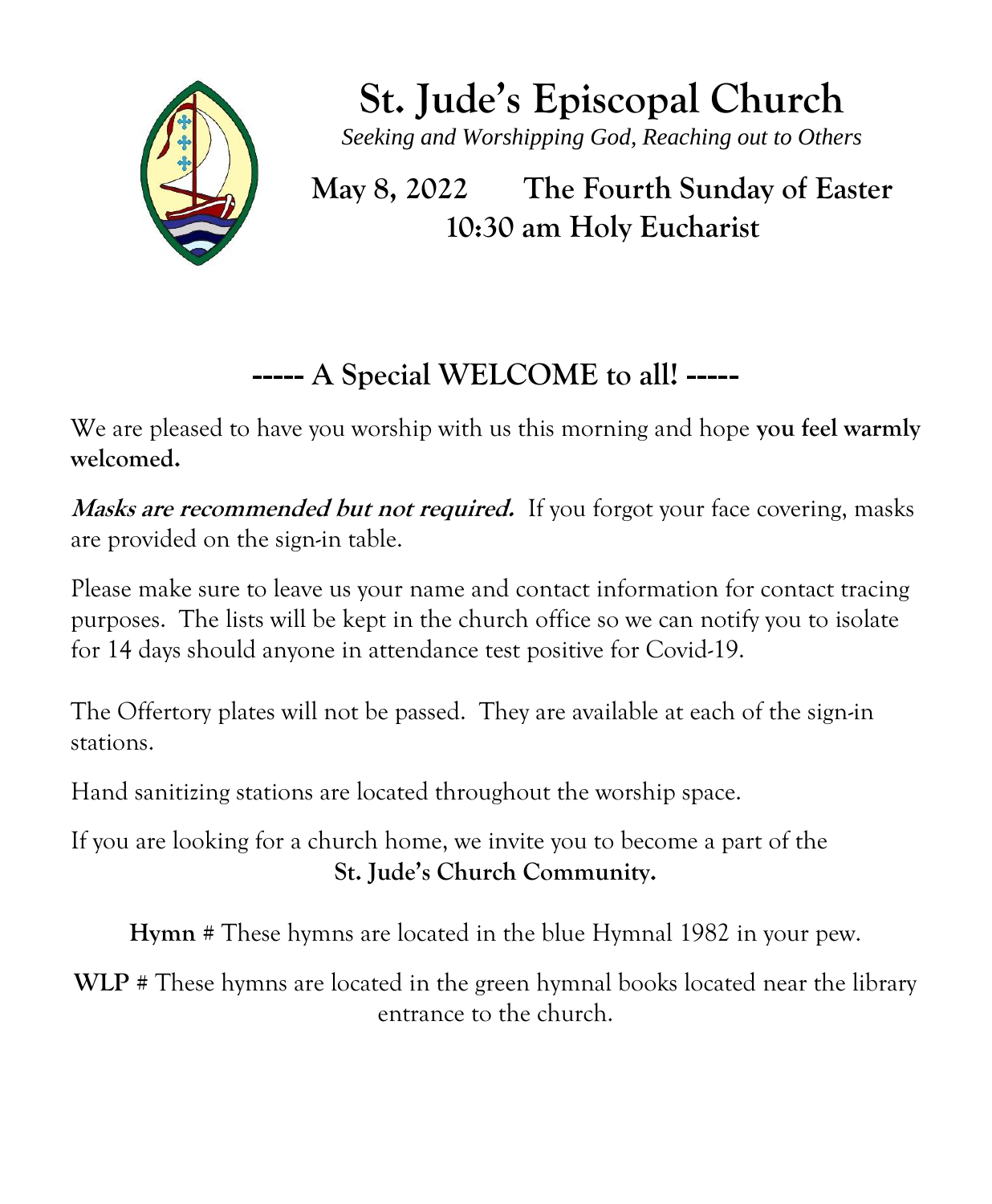## **The Gathering of the Community**

| Prelude | The Lord is My Shepherd, Held |
|---------|-------------------------------|
|---------|-------------------------------|

**Opening Hymn #522** *Please stand* **\_\_\_\_\_\_\_\_\_\_\_** *Glorious things of thee are spoken*

### **Open Acclamation & Collect \_\_\_\_\_\_\_\_\_\_\_\_\_\_\_\_\_\_\_\_\_\_\_\_\_\_\_\_\_\_\_\_\_\_\_\_\_**

| Presider | Alleluia. Christ is risen.                                      |
|----------|-----------------------------------------------------------------|
| People   | The Lord is risen indeed. Alleluia.                             |
| Presider | Almighty God, to you all hearts are open, all desires known,    |
|          | from you no secrets are hid: Cleanse the thoughts of our hearts |
|          | by the inspiration of your Holy Spirit, that we may perfectly   |
|          | love you, and worthily magnify your holy Name; Christ our       |
|          | Lord.                                                           |
| All      | Amen.                                                           |

**Song of Praise** *Please join in singing* **\_\_\_\_\_\_\_\_\_\_\_\_\_\_\_\_\_\_\_\_\_\_\_\_\_\_\_\_\_\_\_\_\_\_\_\_**

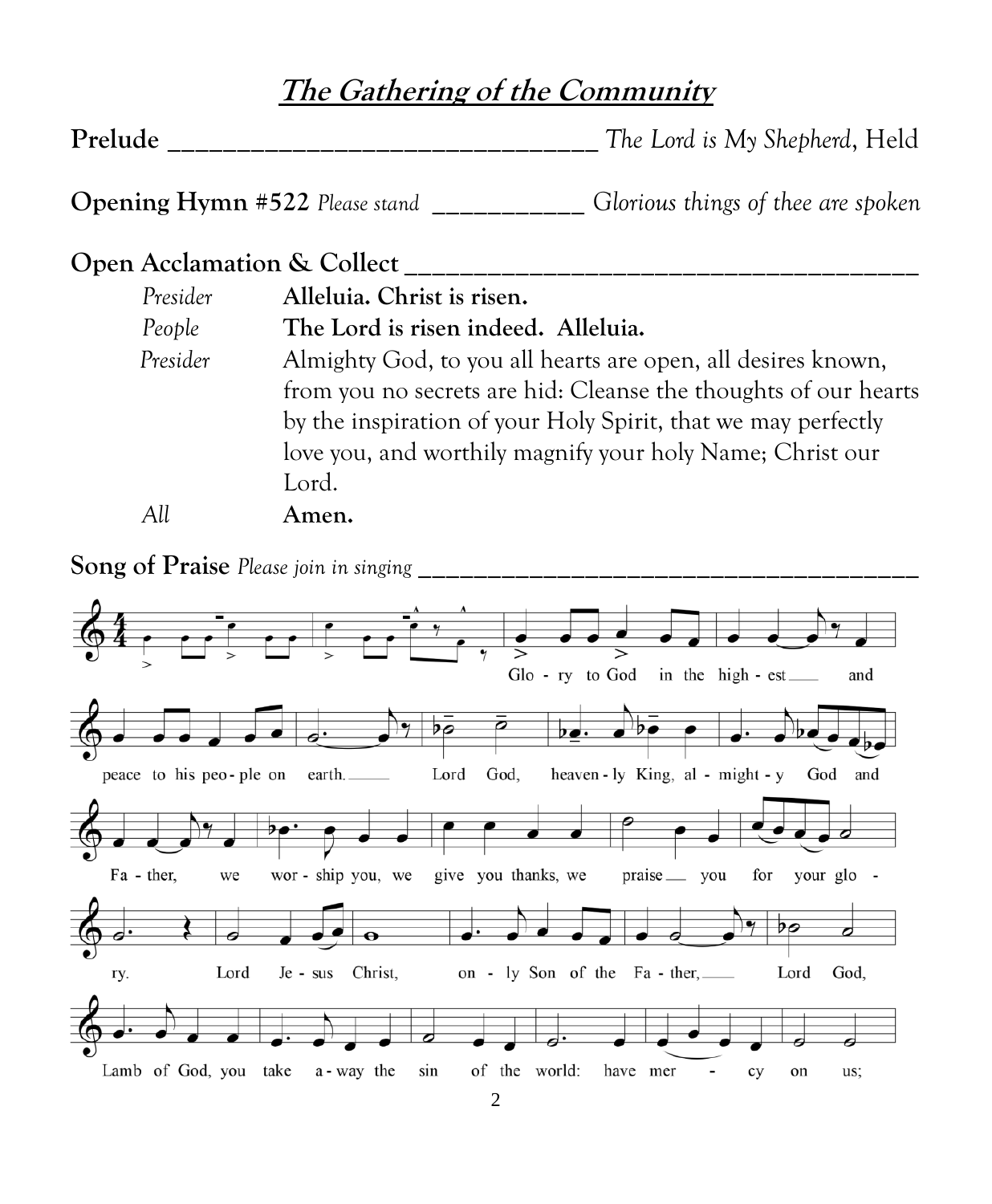

#### **Collect of the Day \_\_\_\_\_\_\_\_\_\_\_\_\_\_\_\_\_\_\_\_\_\_\_\_\_\_\_\_\_\_\_\_\_\_\_\_\_\_\_\_\_\_\_\_\_\_**

Presider The Lord be with you.

*People* **And also with you**.

*Presider* Let us pray.

*All* **O God, whose Son Jesus is the good shepherd of your people: Grant that when we hear his voice we may know him who calls us each by name, and follow where he leads; who, with you and the Holy Spirit, lives and reigns, one God, for ever and ever. Amen.**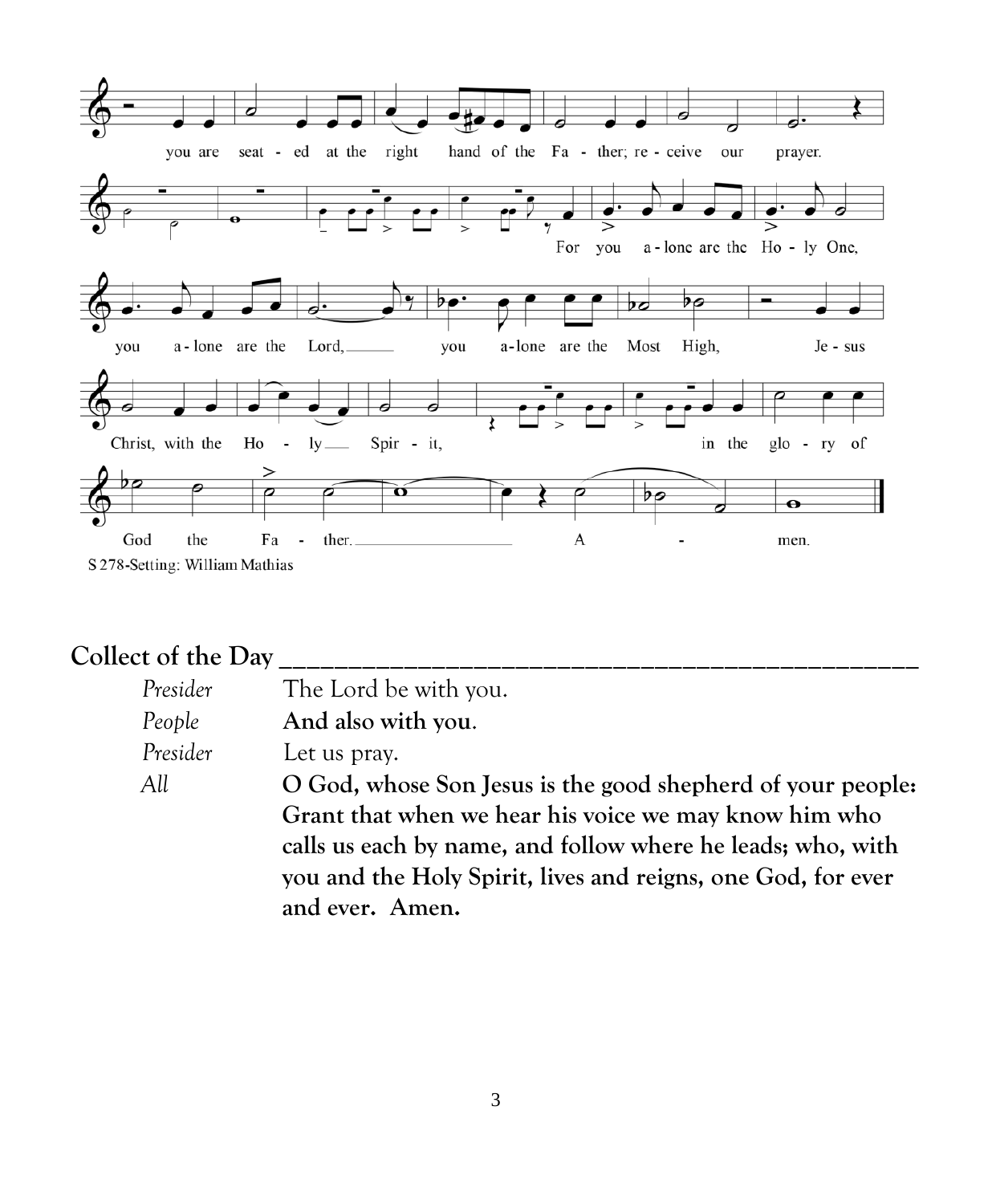## **The Proclamation of the Word**

| The First Reading Please be seated | Acts 9:36-43 |
|------------------------------------|--------------|
|------------------------------------|--------------|

*Reader* A Reading from the Acts of the Apostles.

Now in Joppa there was a disciple whose name was Tabitha, which in Greek is Dorcas. She was devoted to good works and acts of charity. At that time she became ill and died. When they had washed her, they laid her in a room upstairs. Since Lydda was near Joppa, the disciples, who heard that Peter was there, sent two men to him with the request, "Please come to us without delay." So Peter got up and went with them; and when he arrived, they took him to the room upstairs. All the widows stood beside him, weeping and showing tunics and other clothing that Dorcas had made while she was with them. Peter put all of them outside, and then he knelt down and prayed. He turned to the body and said, "Tabitha, get up." Then she opened her eyes, and seeing Peter, she sat up. He gave her his hand and helped her up. Then calling the saints and widows, he showed her to be alive. This became known throughout Joppa, and many believed in the Lord. Meanwhile he stayed in Joppa for some time with a certain Simon, a tanner.

| Reader | The Word of the Lord. |
|--------|-----------------------|
| People | Thanks be to God.     |

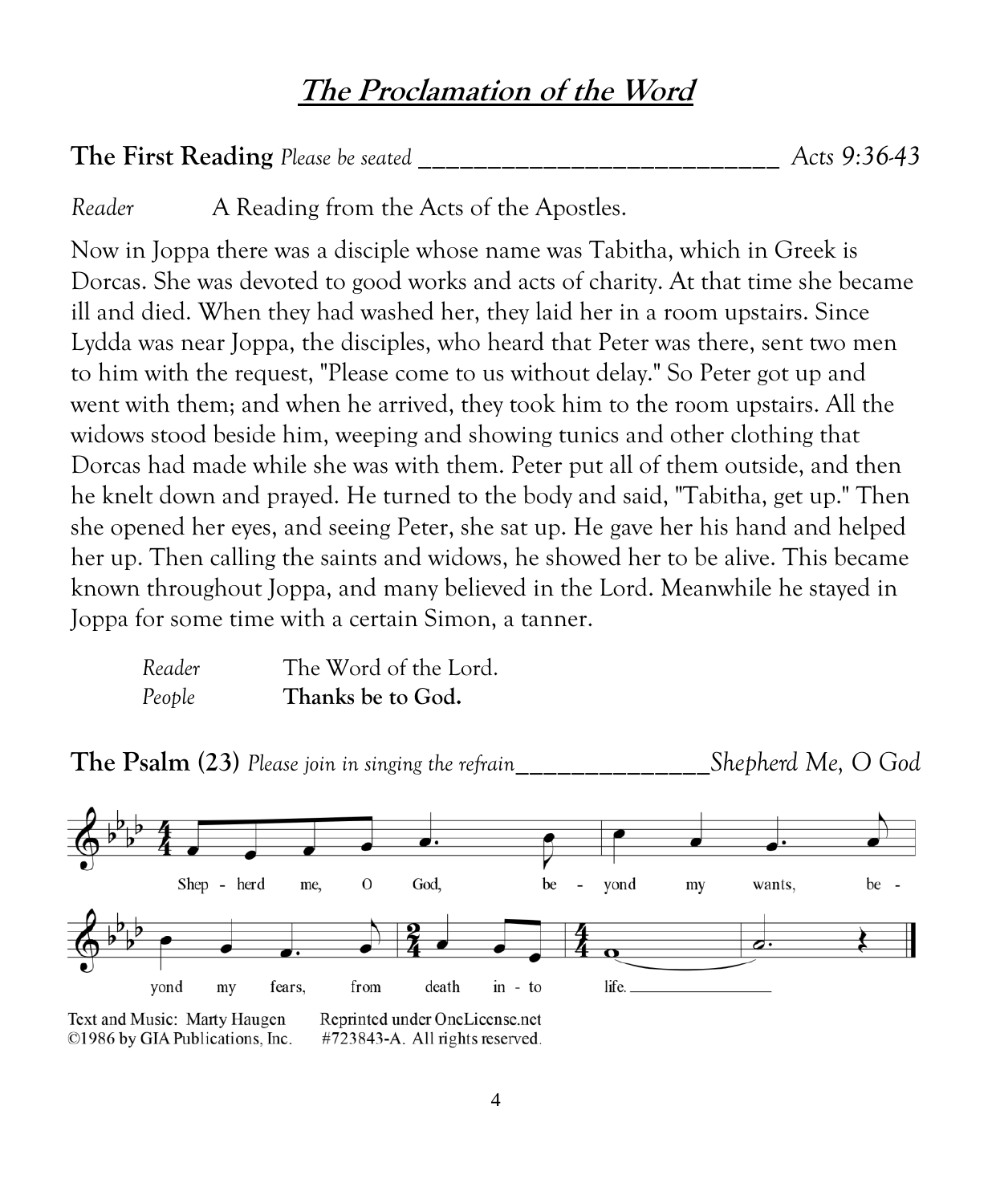**The Second Reading** *Please be seated* **\_\_\_\_\_\_\_\_\_\_\_\_\_\_\_\_\_\_\_\_\_** *Revelation 7:9-17*

*Reader* A Reading from the Book of Revelation.

I looked, and there was a great multitude that no one could count, from every nation, from all tribes and peoples and languages, standing before the throne and before the Lamb, robed in white, with palm branches in their hands. They cried out in a loud voice, saying,

"Salvation belongs to our God who is seated on the throne, and to the Lamb!"

And all the angels stood around the throne and around the elders and the four living creatures, and they fell on their faces before the throne and worshiped God, singing,

"Amen! Blessing and glory and wisdom and thanksgiving and honor and power and might be to our God forever and ever! Amen."

Then one of the elders addressed me, saying, "Who are these, robed in white, and where have they come from?" I said to him, "Sir, you are the one that knows." Then he said to me, "These are they who have come out of the great ordeal; they have washed their robes and made them white in the blood of the Lamb.

For this reason they are before the throne of God,

and worship him day and night within his temple,

and the one who is seated on the throne will shelter them.

They will hunger no more, and thirst no more;

the sun will not strike them,

nor any scorching heat;

for the Lamb at the center of the throne will be their shepherd,

and he will guide them to springs of the water of life,

and God will wipe away every tear from their eyes."

*Reader* The Word of the Lord.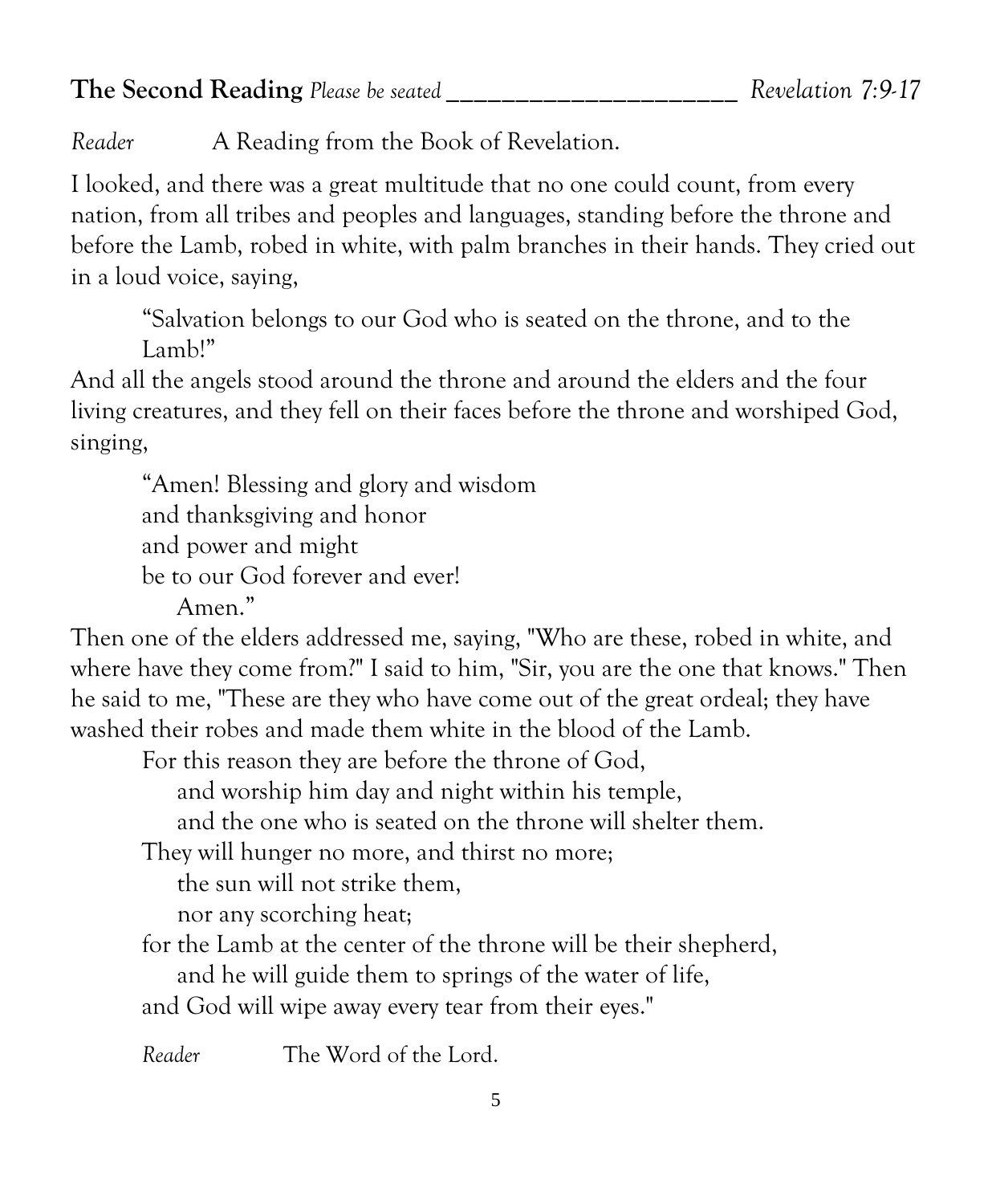*People* **Thanks be to God.**

**Sequence Hymn #343** *Please stand\_\_\_\_\_\_\_\_\_\_\_\_\_ Shepherd of souls, refresh and bless*

**The Gospel Reading** *Please stand* **\_\_\_\_\_\_\_\_\_\_\_\_\_\_\_\_\_\_\_\_\_\_\_\_\_** *John 10:22-30*

*Reader* The Holy Gospel of our Lord Jesus Christ, according to John. *People* **Glory to you, Lord Christ.**

At that time the festival of the Dedication took place in Jerusalem. It was winter, and Jesus was walking in the temple, in the portico of Solomon. So the Jews gathered around him and said to him, "How long will you keep us in suspense? If you are the Messiah, tell us plainly." Jesus answered, "I have told you, and you do not believe. The works that I do in my Father's name testify to me; but you do not believe, because you do not belong to my sheep. My sheep hear my voice. I know them, and they follow me. I give them eternal life, and they will never perish. No one will snatch them out of my hand. What my Father has given me is greater than all else, and no one can snatch it out of the Father's hand. The Father and I are one."

| Reader | The Gospel of the Lord.     |
|--------|-----------------------------|
| People | Praise to you, Lord Christ. |

**The Sermon** *Please be seated* **\_\_\_\_\_\_\_\_\_\_\_\_\_\_\_\_\_\_\_\_\_\_**The Rev. Judy Marinco

**The Nicene Creed** *Please stand* **\_\_\_\_\_\_\_\_\_\_\_\_\_\_\_\_\_\_\_\_\_\_\_\_\_\_\_\_\_\_\_\_\_\_\_\_\_\_**

**We believe in one God, the Father, the Almighty, maker of heaven and earth, of all that is, seen and unseen.**

**We believe in one Lord, Jesus Christ, the only Son of God, eternally begotten of the Father,**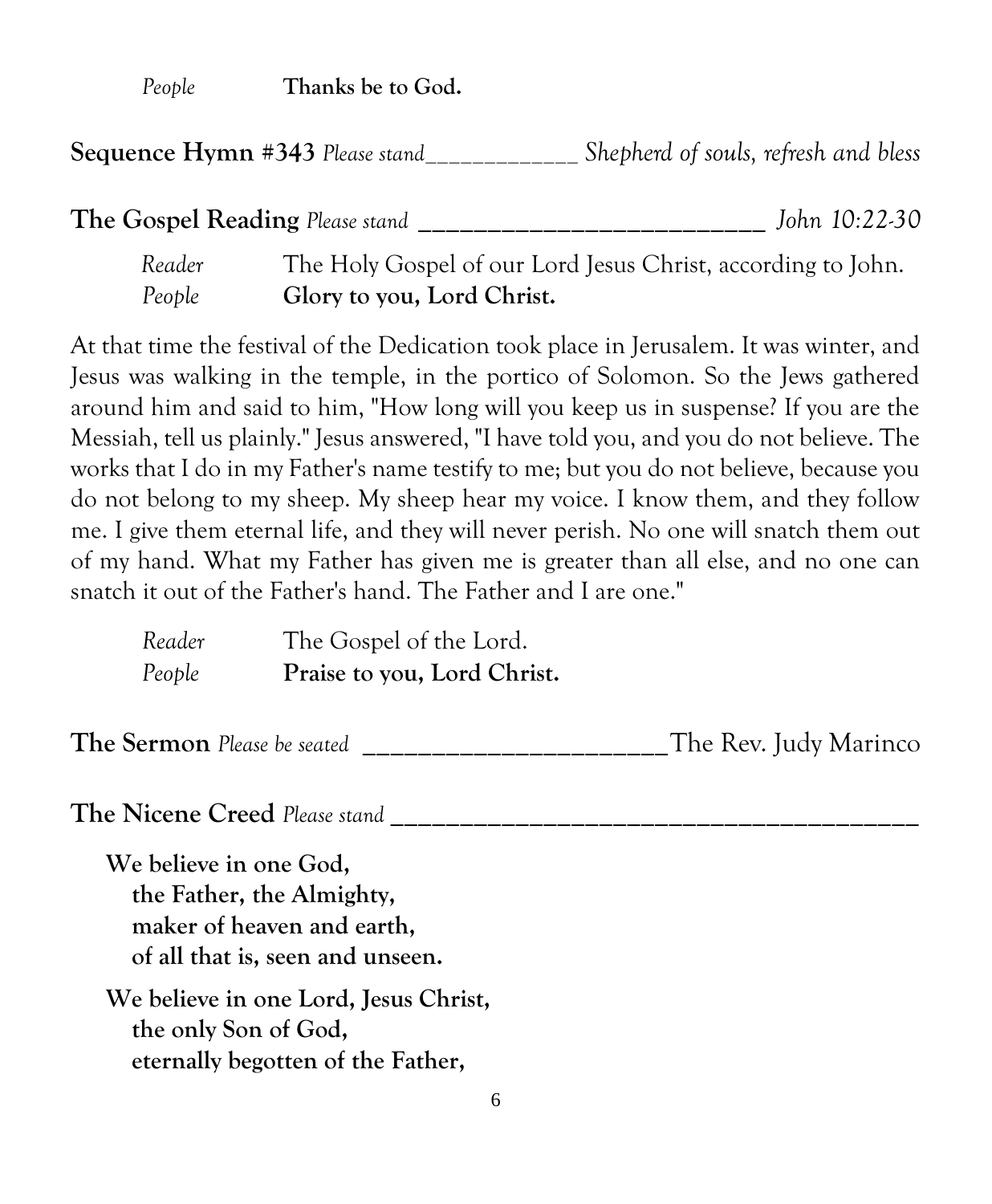**God from God, Light from Light, true God from true God, begotten, not made, of one Being with the Father. Through him all things were made. For us and for our salvation he came down from heaven: by the power of the Holy Spirit he became incarnate from the Virgin Mary, and was made man. For our sake he was crucified under Pontius Pilate; he suffered death and was buried. On the third day he rose again in accordance with the Scriptures; he ascended into heaven and is seated at the right hand of the Father. We believe in the Holy Spirit, the Lord, the giver of life, who proceeds from the Father and the Son. With the Father and the Son he is worshiped and glorified. He has spoken through the Prophets. We believe in one holy catholic and apostolic Church. We acknowledge one baptism for the forgiveness of sins. We look for the resurrection of the dead, and the life of the world to come. Amen.**

**Prayers of the People Please stand or kneel** 

*Intercessor* Let us pray.

Salvation belongs to our God who is seated on the throne, and to the L<sub>amb!</sub>

The good shepherd is faithful and true; therefore, let us pray with confidence: "Father, keep us; **Jesus, lead us."**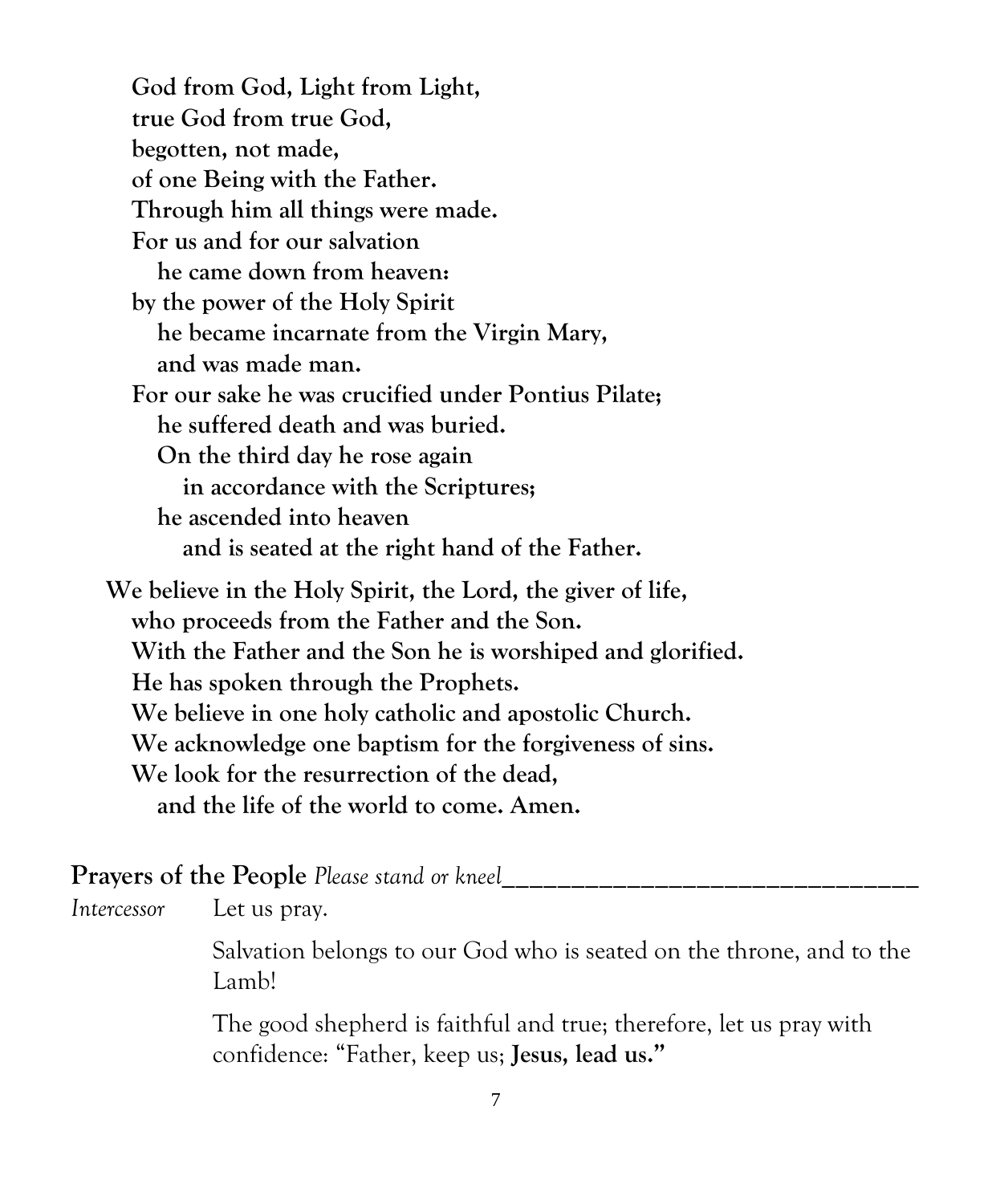|             | Good Shepherd, you know your sheep: give us the ears to hear you<br>call our names and the strength to follow where you lead.<br>Silence.                                                                         |
|-------------|-------------------------------------------------------------------------------------------------------------------------------------------------------------------------------------------------------------------|
| People      | Father, keep us;<br>Jesus, lead us.                                                                                                                                                                               |
| Intercessor | For those killed, injured, or traumatized because of human violence,<br>we pray: God, wipe away every tear from their eyes. We pray again for<br>an end to violence. We pray again for peace.<br>Silence          |
| People      | Father, keep us;<br>Jesus, lead us.                                                                                                                                                                               |
| Intercessor | Creator God, by the victory of your Son, turn the valleys of death into<br>green pastures where living waters flow. Bless and renew your<br>creation.<br>Please add your thanksgivings.<br>Silence                |
| People      | Father, keep us;<br>Jesus, lead us.                                                                                                                                                                               |
| Intercessor | O Lord, we pray for those who work for justice and peace in our<br>community. Flood this city with goodness and mercy. Extinguish<br>form our region the fear of evil.<br>Silence                                 |
| People      | Father, keep us;<br>Jesus, lead us.                                                                                                                                                                               |
| Intercessor | Mighty God, we look for the day when hunger is no more, and thirst<br>is no more. We look for the day when the souls of the downcast are<br>revied, and the displaced find a home in your shelter. In this Easter |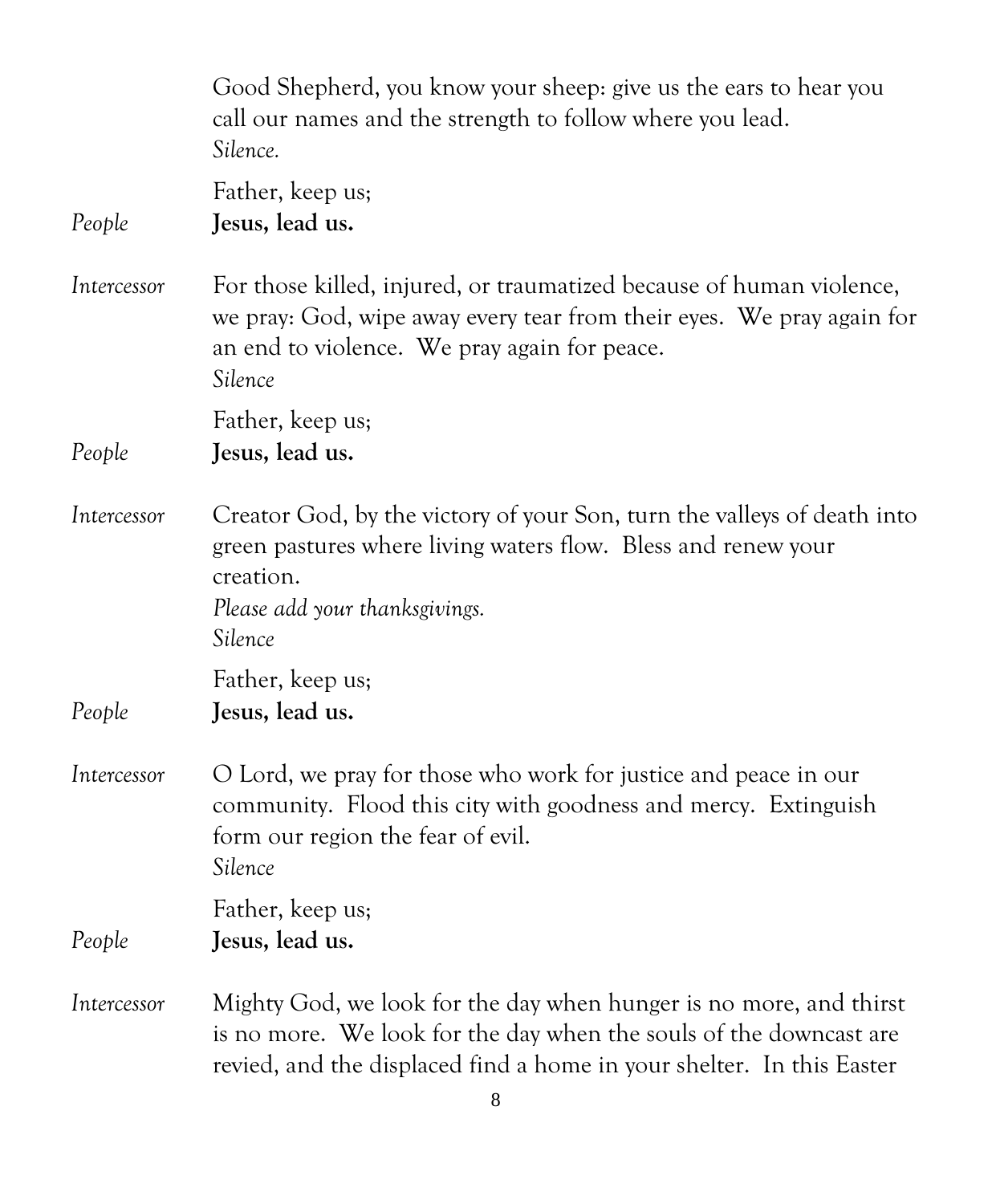|                               | season, we pray in faith for all those in need.<br>Please may add your own petitions.<br>Silence                                                                                                                                                                                      |
|-------------------------------|---------------------------------------------------------------------------------------------------------------------------------------------------------------------------------------------------------------------------------------------------------------------------------------|
|                               |                                                                                                                                                                                                                                                                                       |
| People                        | Father, keep us;<br>Jesus, lead us.                                                                                                                                                                                                                                                   |
| Intercessor                   | Good Shepherd, your gift is eternal life; those who belong to you<br>never perish. Bring us, and those who have died, into your heavenly<br>home where we may worship you forever and ever.<br>Silence                                                                                |
| People                        | Father, keep us;<br>Jesus, lead us.                                                                                                                                                                                                                                                   |
| Intercessor                   | Almighty God, look graciously on the people of St. Jude's Episcopal<br>Church. Be with us and lead us as we seek a priest for our church.                                                                                                                                             |
|                               | We ask your direction and guidance for those who shall choose our<br>new spiritual leader that we may receive a faithful pastor who will care<br>for your people and equip us for our ministries.                                                                                     |
|                               | Grant us perception, faithfulness, and joy, so that we may hear your<br>voice in all our deliberations. Grant us also the desire and the ability<br>to truly hear each other and those who have entrusted us with<br>this process. Give us courage to respond and act as you lead us. |
|                               | We pray this through Jesus Christ our Lord.                                                                                                                                                                                                                                           |
| Presider                      | Into your hands, O Lord, we commend all for who we pray, trusting<br>in your mercy, through Jesus Christ our Lord. Amen.                                                                                                                                                              |
| <b>The Peace Please stand</b> |                                                                                                                                                                                                                                                                                       |
| Presider                      | The peace of the Lord be always with you.                                                                                                                                                                                                                                             |
| People                        | And also with you.                                                                                                                                                                                                                                                                    |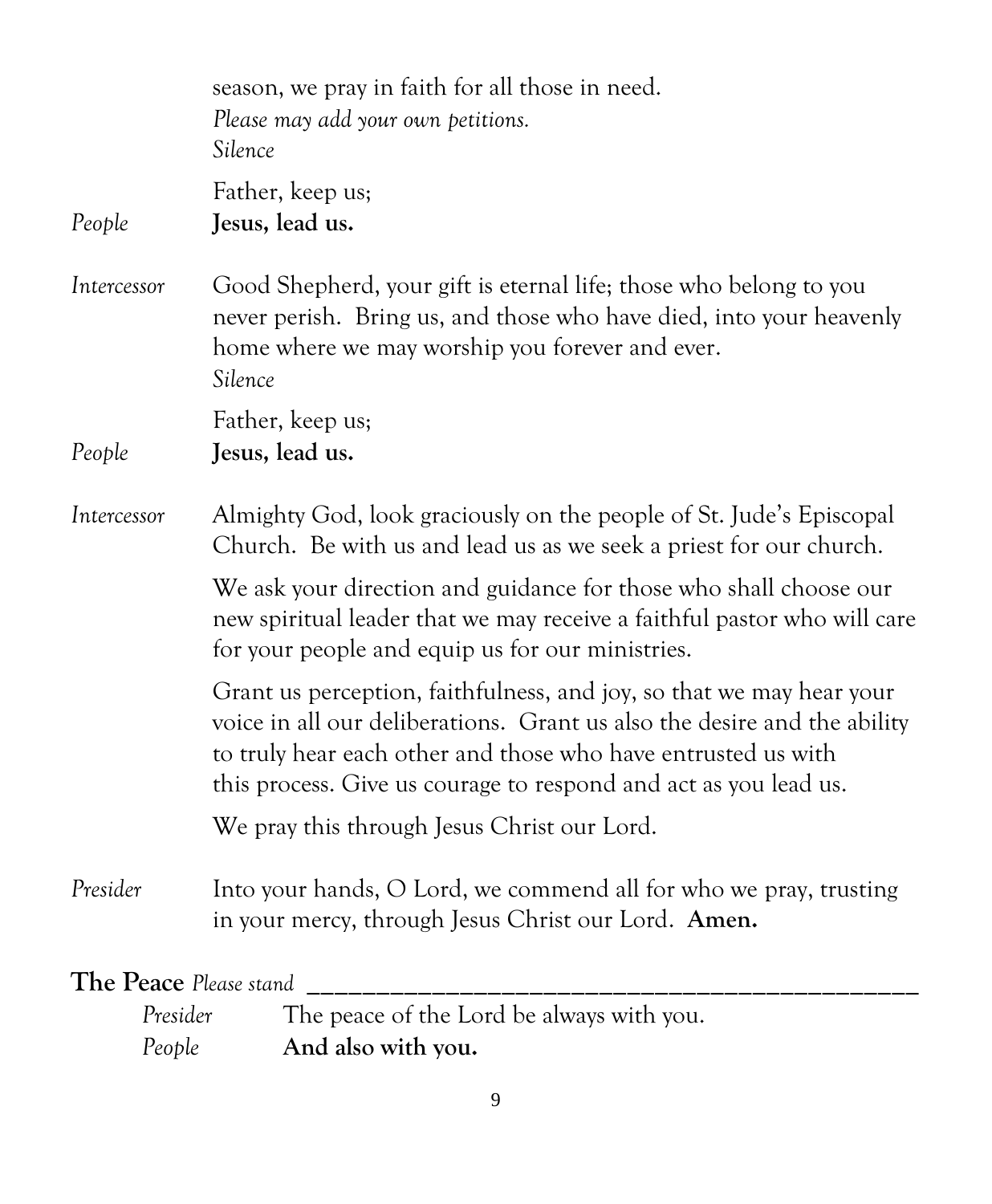

## **The Celebration of the Eucharist**

|        | <b>The Eucharistic Prayer</b> Please remain standing                                                                                                                                                                                                       |
|--------|------------------------------------------------------------------------------------------------------------------------------------------------------------------------------------------------------------------------------------------------------------|
| Priest | The Lord be with you.                                                                                                                                                                                                                                      |
| People | And also with you.                                                                                                                                                                                                                                         |
| Priest | Lift up your hearts.                                                                                                                                                                                                                                       |
| People | We lift them to the Lord.                                                                                                                                                                                                                                  |
| Priest | Let us give thanks to the Lord our God.                                                                                                                                                                                                                    |
| People | It is right to give our thanks and praise.                                                                                                                                                                                                                 |
| Priest | It is right, and a good and joyful thing, always and every-<br>where to give thanks to you, Father Almighty, Creator of<br>heaven and earth.                                                                                                               |
|        | But chiefly are we bound to praise you for the glorious<br>resurrection of your Son Jesus Christ our Lord; for he is the<br>true Paschal Lamb, who was sacrificed for us, and has taken<br>away the sin of the world. By his death he has destroyed death, |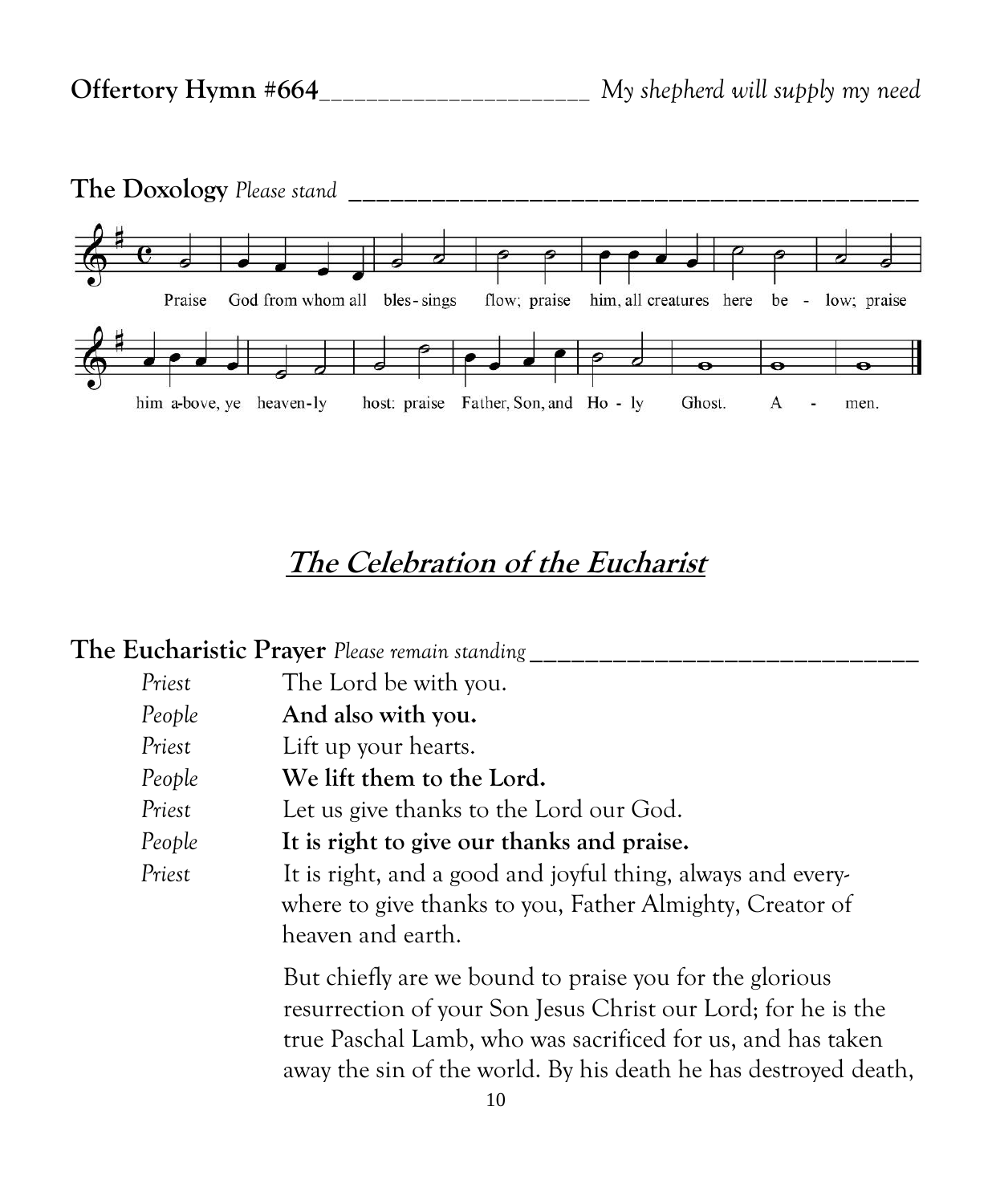and by his rising to life again he has won for us everlasting life.

Therefore we praise you, joining our voices with Angels and Archangels and with all the company of heaven, who for ever sing this hymn to proclaim the glory of your Name:



*Priest* We give thanks to you, O God, for the goodness and love which you have made known to us in creation; in the calling of Israel to be your people; in your Word spoken through the prophets; and above all in the Word made flesh, Jesus, your Son. For in these last days you sent him to be incarnate from the Virgin Mary, to be the Savior and Redeemer of the world.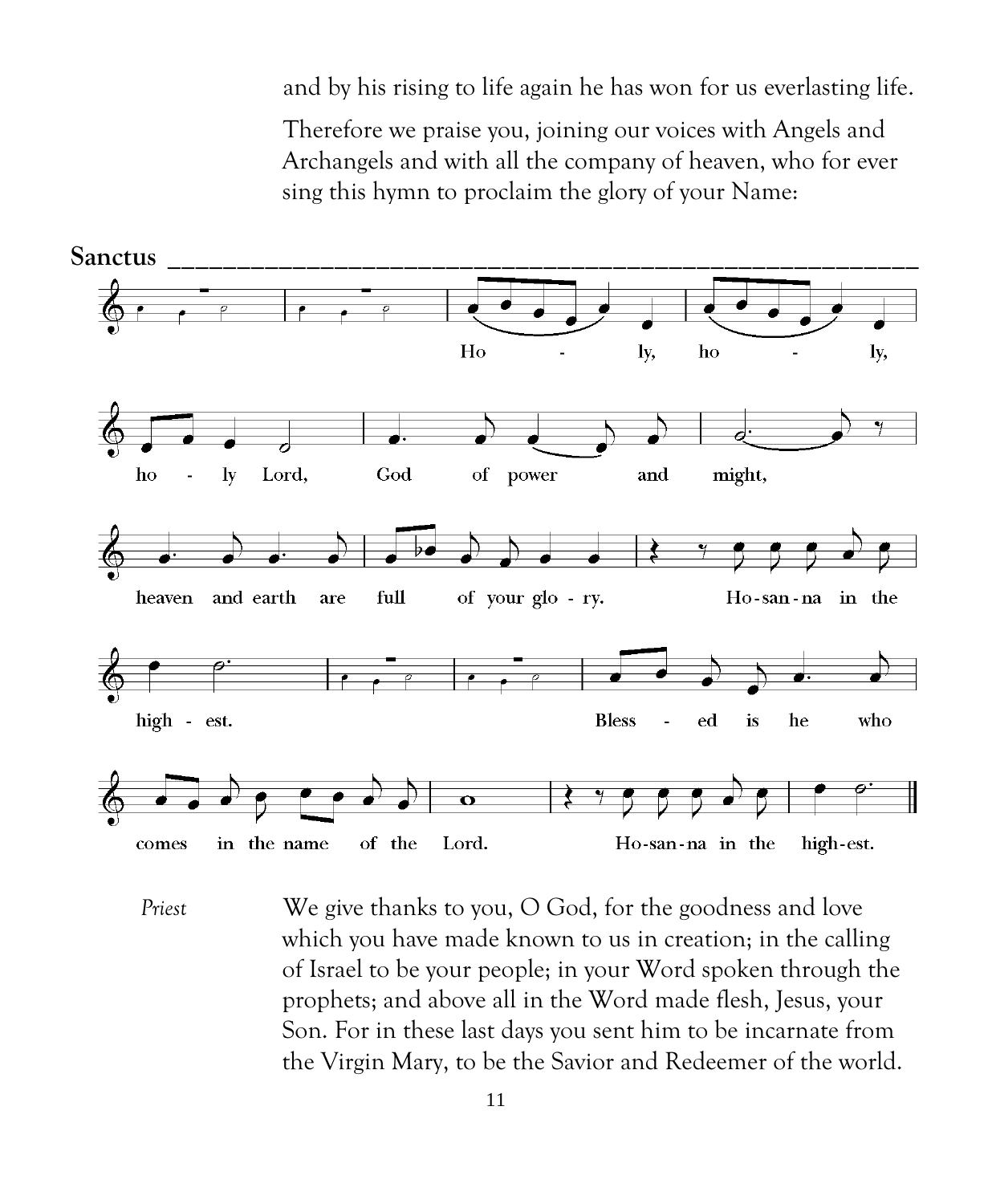In him, you have delivered us from evil, and made us worthy to stand before you. In him, you have brought us out of error into truth, out of sin into righteousness, out of death into life.

On the night before he died for us, our Lord Jesus Christ took bread; and when he had given thanks to you, he broke it, and gave it to his disciples, and said, "Take, eat: This is my Body, which is given for you. Do this for the remembrance of me." After supper he took the cup of wine; and when he had given thanks, he gave it to them, and said, "Drink this, all of you: This is my Blood of the new Covenant, which is shed for you and for many for the forgiveness of sins. Whenever you drink it, do this for the remembrance of me."

#### **The Memorial Acclamation \_\_\_\_\_\_\_\_\_\_\_\_\_\_\_\_\_\_\_\_\_\_\_\_\_\_\_\_\_\_\_\_\_\_\_\_\_\_**

| Priest<br>All | Therefore, according to his command, O Father,<br>We remember his death,<br>We proclaim his resurrection,<br>We await his coming in glory;                                                                                                                                                                                                                                                                                                                                                                                                                                                                                                        |
|---------------|---------------------------------------------------------------------------------------------------------------------------------------------------------------------------------------------------------------------------------------------------------------------------------------------------------------------------------------------------------------------------------------------------------------------------------------------------------------------------------------------------------------------------------------------------------------------------------------------------------------------------------------------------|
| Priest        | And we offer our sacrifice of praise and thanksgiving to you,<br>O Lord of all; presenting to you, from your creation, this<br>bread and this wine.                                                                                                                                                                                                                                                                                                                                                                                                                                                                                               |
|               | We pray you, gracious God, to send your Holy Spirit upon<br>these gifts that they may be the Sacrament of the Body of<br>Christ and his Blood of the new Covenant. Unite us to your<br>Son in his sacrifice, that we may be acceptable through him,<br>being sanctified by the Holy Spirit. In the fullness of time,<br>put all things in subjection under your Christ, and bring us to<br>that heavenly country where, with St. Jude and all your saints,<br>we may enter the everlasting heritage of your sons and<br>daughters; through Jesus Christ our Lord, the firstborn of all<br>creation, the head of the Church, and the author of our |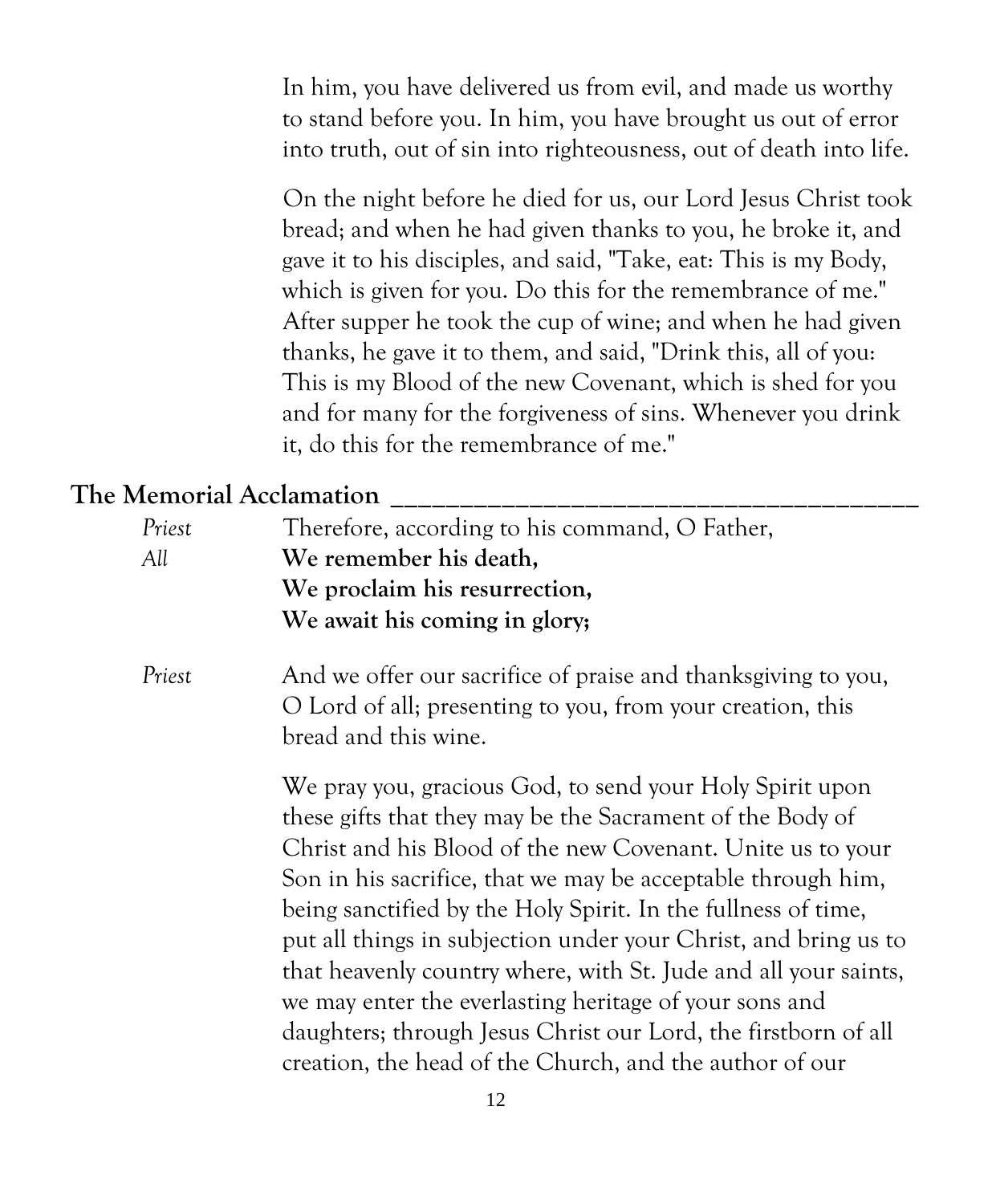salvation.

By him, and with him, and in him, in the unity of the Holy Spirit all honor and glory is yours, Almighty Father, now and for ever.

*All* **Amen.**



S 149: The Lord's Prayer (Contemporary); Setting: McNeil Robinson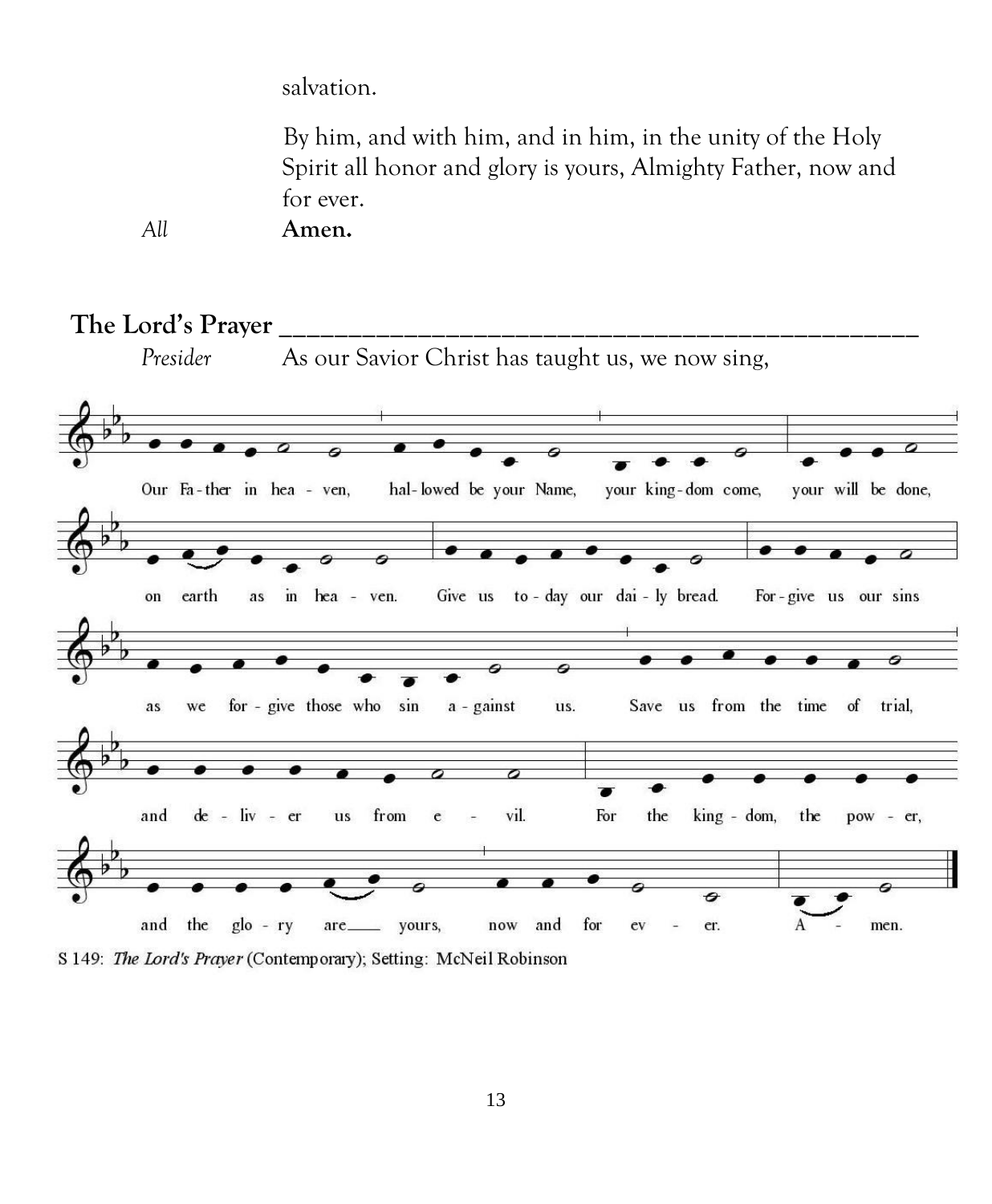#### The Fraction



Words: Revelation 5:12-13; adapt. John W. Arthur (1922-1980). Music: Festival Canticle, Richard Hillert (b. 1923). Words, Music: Copyright @ 1978, by permission of Augsburg Publishing House on behalf of the publishers and copyright holders. All rights reserved. Used with permission.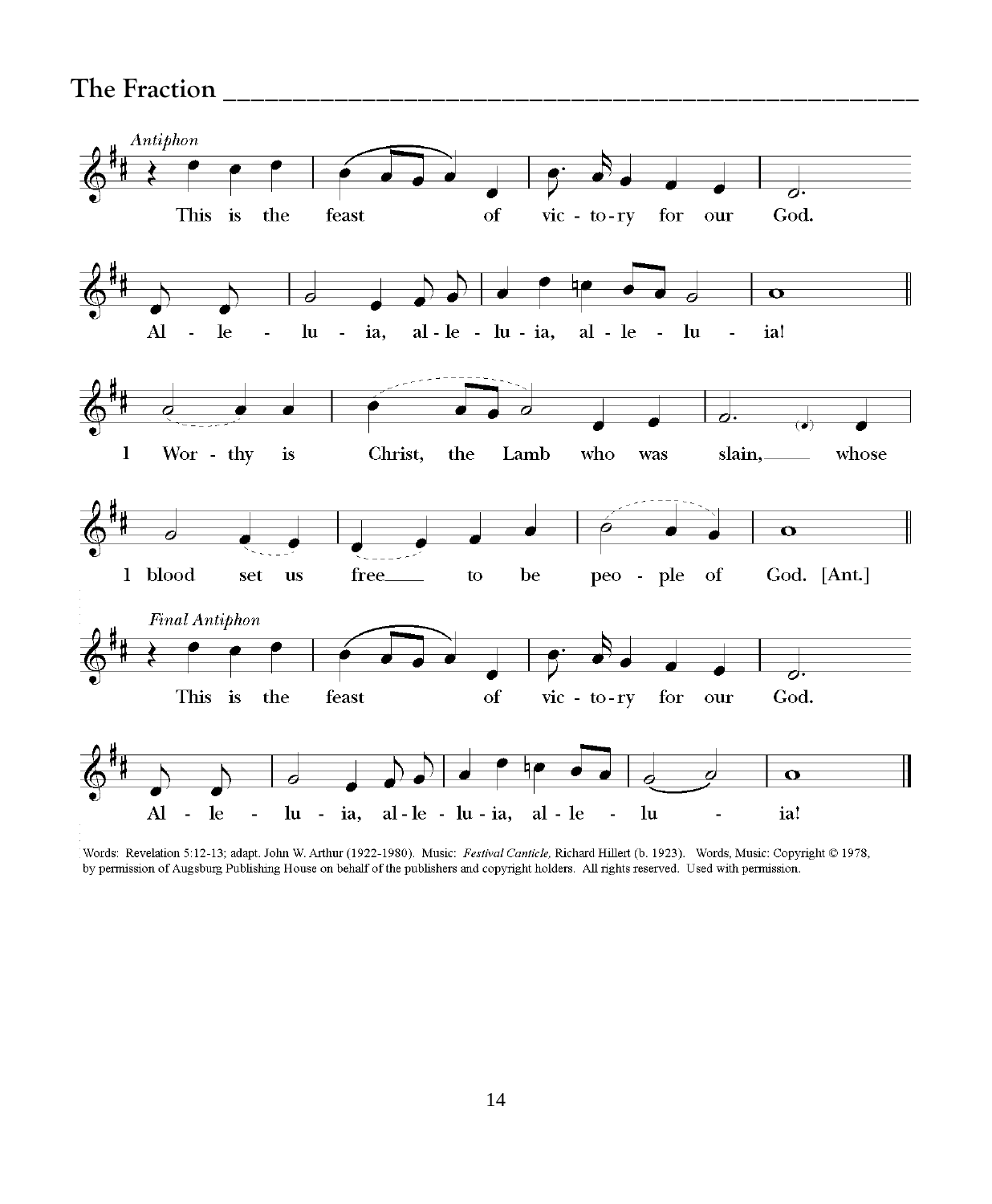#### **Communion** *Please be seated* **\_\_\_\_\_\_\_\_\_\_\_\_\_\_\_\_\_\_\_\_\_\_\_\_\_\_\_\_\_\_\_\_\_\_\_\_\_\_\_\_**

*We are now distributing Communion in both kinds: bread and wine.* 

*If you wish to drink wine, please drink from the cup only. Do not intinct (dip your bread) in the wine.*

*No one is obliged to receive. If you would prefer not to receive communion, please place your arms across your shoulders indicating you would like to receive a blessing. The priest will not touch you, but will extend hands towards you and offer the blessing.*

*If you wish to receive bread only, please take the bread and walk back to your seat or, if you wish to remain at the rail, place your arms across your shoulders when the Lay Eucharistic Minister comes by with the cup to indicate your preference.*

| <b>Communion Anthem</b> |  |  | Feed My Lambs, Sleeth |  |
|-------------------------|--|--|-----------------------|--|
|-------------------------|--|--|-----------------------|--|

|        | <b>Prayer after Communion</b> Please stand        |
|--------|---------------------------------------------------|
| Priest | Let us pray.                                      |
| People | Eternal God, heavenly Father,                     |
|        | you have graciously accepted us as living members |
|        | of your Son our Savior Jesus Christ,              |
|        | and you have fed us with spiritual food           |
|        | in the Sacrament of his Body and Blood.           |
|        | Send us now into the world in peace,              |
|        | and grant us strength and courage                 |
|        | to love and serve you                             |
|        | with gladness and singleness of heart;            |
|        | through Christ our Lord. Amen.                    |

#### **Blessing \_\_\_\_\_\_\_\_\_\_\_\_\_\_\_\_\_\_\_\_\_\_\_\_\_\_\_\_\_\_\_\_\_\_\_\_\_\_\_\_\_\_\_\_\_\_\_\_\_\_\_\_\_\_**

*The Presider blesses the People and the People respond:* **Amen.**